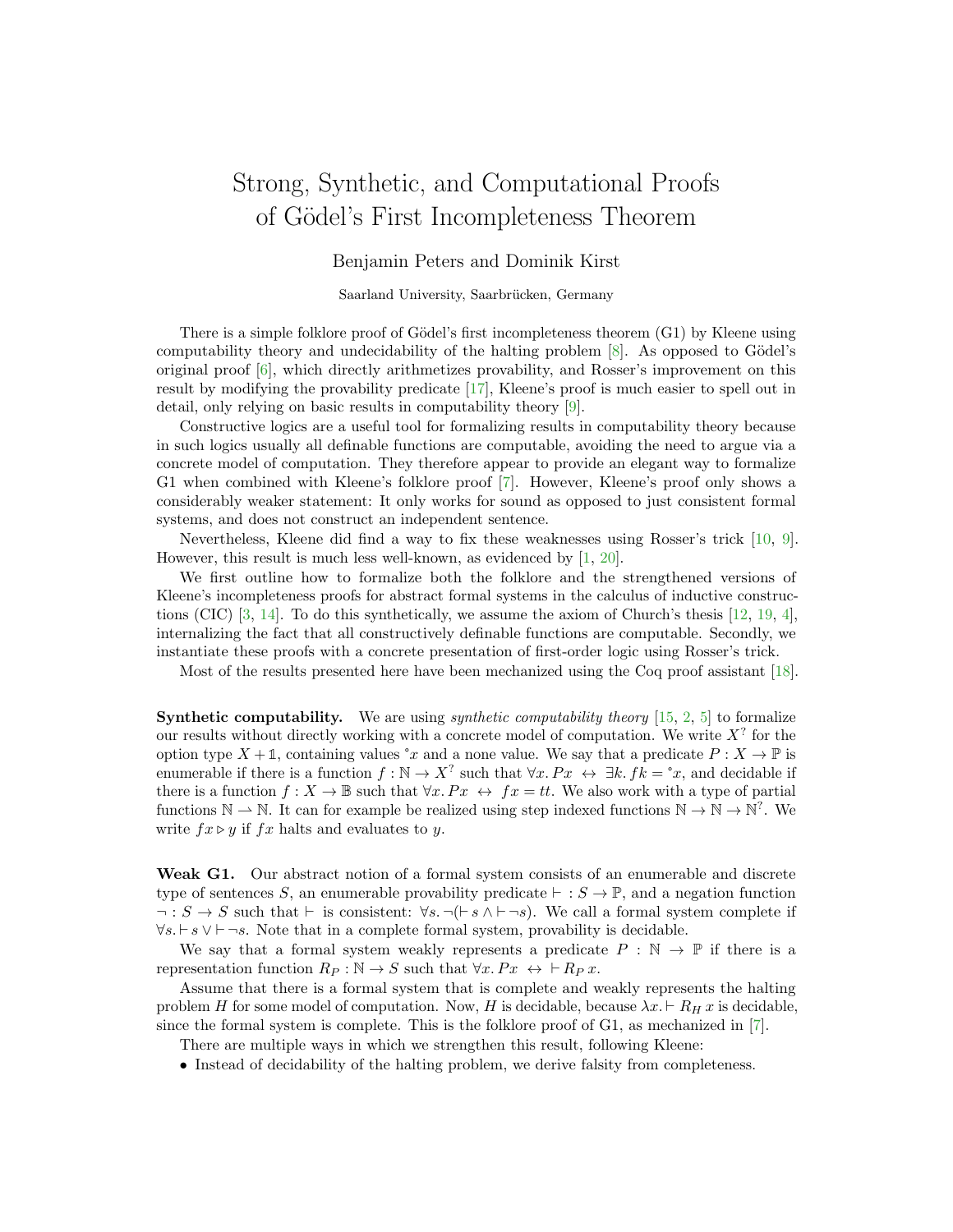- There are unsound (but consistent) formal systems that do not weakly represent H because the direction from right to left requires a form of soundness. We show incompleteness even for such formal systems by modifying the representability property required.
- We explicitly construct an independent sentence, that is, we show  $\exists s.\nvdash s \land \nvdash \neg s$ .

Unfortunately, the above notions from synthetic computability theory are not strong enough to obtain these results without directly working with a concrete model of computation.

Church's thesis. We can however internalize the notion that all definable functions are computable by assuming a formulation of the axiom of Church's thesis (CT) [\[12,](#page-2-9) [19,](#page-2-10) [4\]](#page-2-11), that is, in our case, a universal function  $\theta : \mathbb{N} \to (\mathbb{N} \to \mathbb{N})$  such that:

$$
\forall f : \mathbb{N} \to \mathbb{N}. \exists c. \forall xy. \theta cx \triangleright y \leftrightarrow fx \triangleright y
$$

We can now show that the halting problem  $H := \lambda c$ .  $\exists y \ldotp \theta c \in \mathcal{V}$  is undecidable. We can either assume  $\theta$  to be abstract or to be an interpreter of a Turing-complete model of computation [\[11\]](#page-2-16).

Strong G1. For Kleene's stronger result, consider the following two predicates:

$$
A_1 := \{x \mid \theta x x \triangleright 1\} \qquad A_0 := \{x \mid \theta x x \triangleright 0\}
$$

 $A_1$  and  $A_0$  are enumerable and recursively inseparable, that is, there is no decidable predicate D such that  $A_1 \subseteq D$  and  $A_0 \subseteq \overline{D}$ . We assume that the formal system strongly separates  $A_1$ and  $A_0$ , that is, there is a representation function  $R : \mathbb{N} \to S$  such that:

$$
x \in A_1 \ \to \ \ \vdash Rx \qquad \qquad x \in A_0 \ \to \ \ \vdash \ \neg Rx
$$

Note that we do not need any form of soundness anymore. Consider a partial function that checks whether  $\vdash Rx$  or  $\vdash \neg Rx$  by enumerating all provable sentences and outputting 1 or 0 respectively. This function must diverge on some input  $c$ , because it would separate  $A_1$  and A<sub>0</sub> otherwise, and therefore  $\forall$  Rc and  $\nvdash \neg Rc$ . This input can be constructed explicitly using diagonalization and an application of CT. This would not be possible had we not assumed CT.

Instantiation. We use the same framework for first-order logic as in the instantiation of the folklore proof [\[7\]](#page-2-4) with the theory of Robinson's Q [\[16\]](#page-2-17). We instantiate  $\theta$  with an interpreter for  $\mu$ -recursive functions, as described in [\[13\]](#page-2-18). Q weakly represents all predicates enumerable in  $\mu$ (and by CT, all synthetically enumerable predicates) using  $\Sigma_1$  formulas [\[13,](#page-2-18) [7\]](#page-2-4).

Let  $\varphi_1, \varphi_0$  be  $\Sigma_1$ -formulas that weakly represent  $A_1, A_0$  respectively, that is  $\forall c. c \in A_i \leftrightarrow$  $Q \vdash \varphi_i(c)$ . We can concretely assume that  $\varphi_i(x) = \exists k. \psi_i(x, k)$ , where  $\psi_i$  is Q-decidable, that is  $Q \vdash \psi_i(x, k) \lor Q \vdash \neg \psi_i(x, k)$ . We now apply Rosser's trick to  $\varphi_i$ , that is, we choose:

$$
\Phi_i(x) := \exists k. \, \psi_i(x, k) \land \forall k' \leq k. \, \neg \psi_{1-i}(x, k')
$$

Intuitively,  $\Phi_i$  can be understood as "There is a proof k of  $x \in A_i$ , and there is no smaller proof of  $x \in A_{1-i}$ ". Now,  $\Phi_1$  and  $\Phi_0$  both strongly separate  $A_1$  and  $A_0$ :

$$
x \in A_i \ \to \ \mathsf{Q} \vdash \Phi_i(x) \qquad x \in A_{1-i} \ \to \ \mathsf{Q} \vdash \neg \Phi_i(x)
$$

Just as Rosser's trick allowed weakening the precondition of  $\omega$ -consistency in Gödel's original proof of G1, it allows us to drop the requirement of soundness for the theory we are working with by relying on another form of representability. All properties required also hold for consistent extensions of Q, which allows us to show essential incompleteness of Q. It is also possible to obtain essential undecidability of Q by modifying the abstract results slightly.

This approach can be used to show incompleteness of other formal systems, such as CIC or other higher-order logics, as long as they weakly represent H and can apply Rosser's trick.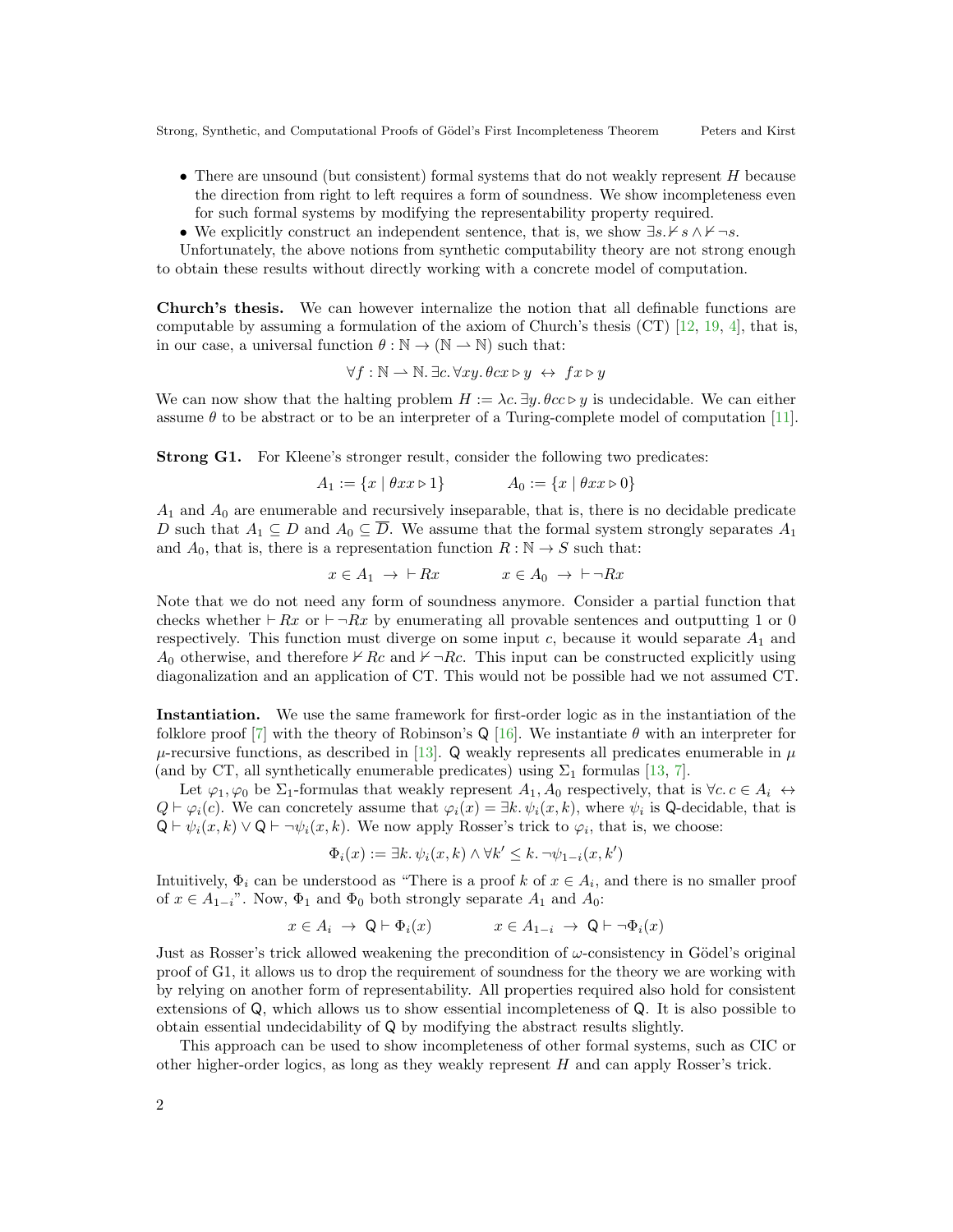## References

- <span id="page-2-6"></span>[1] Scott Aaronson. Rosser's theorem via Turing machines. Shtetl-Optimized. URL: [https:](https://scottaaronson.blog/?p=710) [//scottaaronson.blog/?p=710](https://scottaaronson.blog/?p=710) (visited on 28/02/2022).
- <span id="page-2-14"></span>[2] Andrej Bauer. "First Steps in Synthetic Computability Theory". In: Electronic Notes in Theoretical Computer Science 155 (2006), pp. 5–31.
- <span id="page-2-7"></span>[3] Thierry Coquand and Gérard Huet. "The calculus of constructions". In: Information and Computation 76.2 (1988), pp. 95–120.
- <span id="page-2-11"></span>[4] Yannick Forster. "Parametric Church's Thesis: Synthetic Computability Without Choice". In: International Symposium on Logical Foundations of Computer Science. 2022, pp. 70–89.
- <span id="page-2-15"></span>[5] Yannick Forster, Dominik Kirst and Gert Smolka. "On Synthetic Undecidability in Coq, with an Application to the Entscheidungsproblem". In: Proceedings of the 8th ACM SIGPLAN International Conference on Certified Programs and Proofs. 2019, pp. 38–51.
- <span id="page-2-1"></span>[6] Kurt Gödel. "Über formal unentscheidbare Sätze der Principia Mathematica und verwandter Systeme I". In: *Monatshefte für Mathematik und Physik* 38 (1931), pp. 173– 198.
- <span id="page-2-4"></span>[7] Dominik Kirst and Marc Hermes. "Synthetic Undecidability and Incompleteness of First-Order Axiom Systems in Coq". In: ITP 2021. 2021.
- <span id="page-2-0"></span>[8] Stephen C. Kleene. "General recursive functions of natural numbers." In: Mathematische Annalen 112 (1936), pp. 727–742.
- <span id="page-2-3"></span>[9] Stephen C. Kleene. Mathematical Logic. Dover Publications, 1967.
- <span id="page-2-5"></span>[10] Stephen C. Kleene. "Recursive predicates and quantifiers". In: Transactions of the American Mathematical Society 53 (1943), pp. 41–73.
- <span id="page-2-16"></span>[11] Georg Kreisel. "Church's Thesis: A Kind of Reducibility Axiom for Constructive Mathematics". In: Studies in Logic and the Foundations of Mathematics 60 (1970), pp. 121– 150.
- <span id="page-2-9"></span>[12] Georg Kreisel. "Mathematical Logic". In: Journal of Symbolic Logic 32.3 (1967), pp. 419– 420.
- <span id="page-2-18"></span>[13] Dominique Larchey-Wendling and Yannick Forster. "Hilbert's Tenth Problem in Coq (Extended Version)". In: Logical Methods in Computer Science 18 (2022).
- <span id="page-2-8"></span>[14] Christine Paulin-Mohring. "Inductive definitions in the system Coq rules and properties". In: Typed Lambda Calculi and Applications. Springer, 1993, pp. 328–345.
- <span id="page-2-13"></span>[15] Fred Richman. "Church's Thesis Without Tears". In: The Journal of Symbolic Logic 48.3 (1983), pp. 797–803.
- <span id="page-2-17"></span>[16] Raphael Robinson. "An Essentially Undecidable Axiom System". In: Proceedings of the International Congress of Mathematics. 1950, pp. 729–730.
- <span id="page-2-2"></span>[17] Barkley Rosser. "Extensions of some theorems of Gödel and Church". In: *Journal of* Symbolic Logic 1.3 (1936), pp. 87–91.
- <span id="page-2-12"></span>[18] The Coq Development Team. The Coq Proof Assistant. Jan. 2022. DOI: [10.5281/zenodo.](https://doi.org/10.5281/zenodo.5846982) [5846982](https://doi.org/10.5281/zenodo.5846982).
- <span id="page-2-10"></span>[19] Anne S. Troelstra and Dirk van Dalen. Constructivism in Mathematics, Vol 1. ISSN. Elsevier Science, 1988.